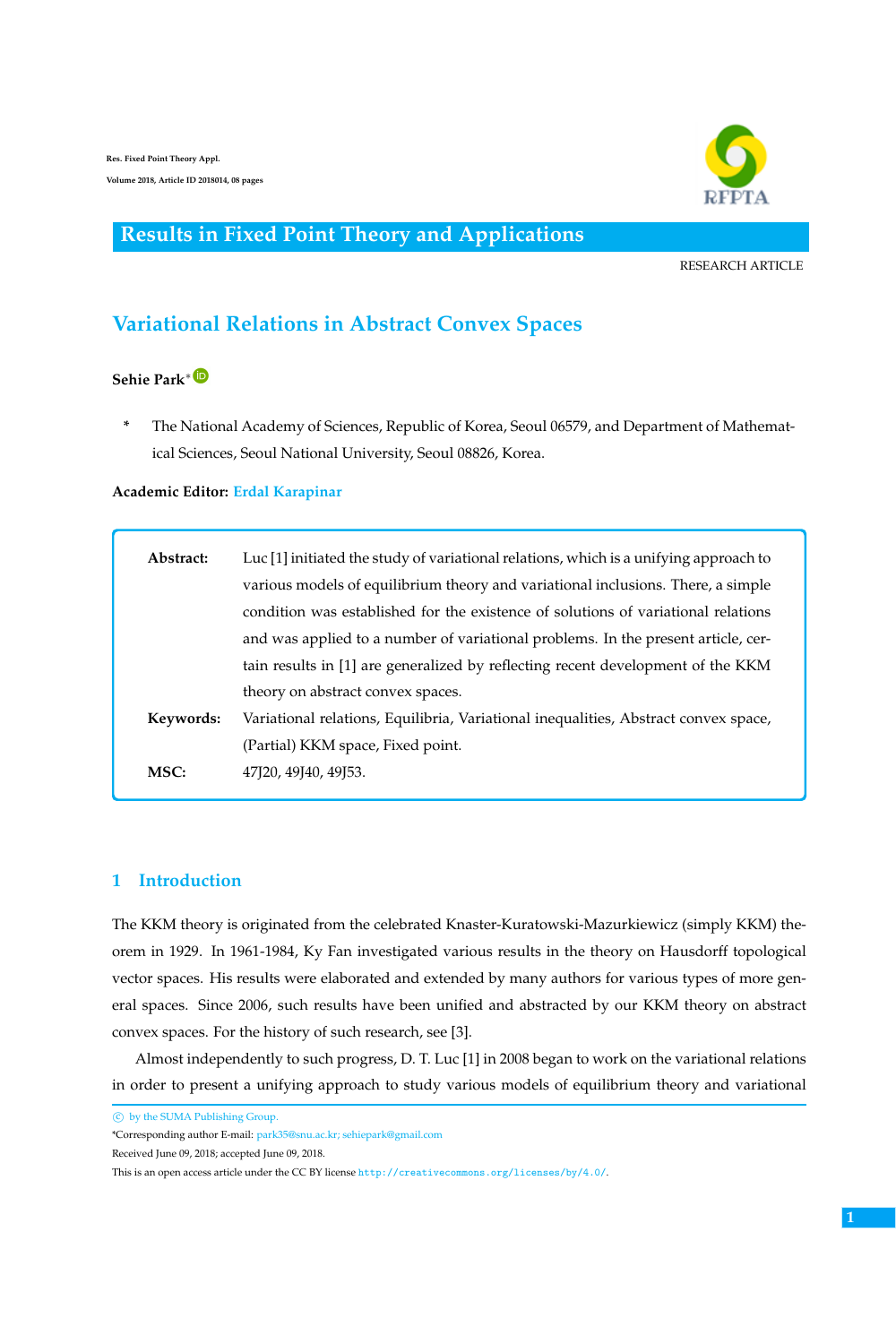inclusions. Since then a score of authors have published quite large numbers of related works on Hausdorff topological vector spaces. However, such models also appeared in various types of abstract convex spaces. Moreover, we found that the most works on variational relations do not reflect recent development of the KKM theory of abstract convex spaces.

In the present article, we follow the pioneering work of Luc [1] and show that some of his results can be extended to our abstract convex spaces. Therefore, this article is supplementary to [1].

This article is organized as follows: In Section 2, definitions, some basic facts, and some of typical examples of abstract convex spaces are introduced. Section 3 deals with Luc's condition (Theorem 3.1) linking the existence of solutions to the variational relation problem (VR) and the intersection property of a certain multimap. Sections 4 and 5 are concerned with sufficient conditions for existence of solutions of a broad class of models, respectively, in which conditions based on intersection theorems and fixed point theorems are derived.

#### **2 Abstract convex spaces**

Recall the following in [2] with some later modifications and the references therein.

**Definition 2.1.** Let *E* be a topological space, *D* a nonempty set,  $\langle D \rangle$  the set of all nonempty finite subsets of *D*, and  $\Gamma$ :  $\langle D \rangle \to E$  a multimap with nonempty values  $\Gamma_N := \Gamma(N)$  for  $N \in \langle D \rangle$ . The triple  $(E, D; \Gamma)$  is called an *abstract convex space* whenever the Γ-*convex hull* of any  $D' \subset D$  is denoted and defined by

$$
\mathrm{co}_{\Gamma}D':=\bigcup\{\Gamma_N:N\in\langle D'\rangle\}\subset E.
$$

A subset *X* of *E* is called a  $\Gamma$ *-convex subset* of  $(E, D; \Gamma)$  relative to some  $D' \subset D$  if for any  $N \in \langle D' \rangle$ , we have  $\Gamma_N \subset X$ , that is,  $\text{co}_{\Gamma} D' \subset X$ .

In case  $E = D$ , let  $(E; \Gamma) := (E, E; \Gamma)$ .

**Definition 2.2.** Let (*E*, *D*; Γ) be an abstract convex space and *Z* be a topological space. For a multimap *F* : *E*  $\rightarrow$  *Z* with nonempty values, if a multimap *G* : *D*  $\rightarrow$  *Z* satisfies

$$
F(\Gamma_N) \subset G(N) := \bigcup_{y \in N} G(y) \quad \text{for all } N \in \langle D \rangle,
$$

then *G* is called a *KKM map* with respect to *F*. A *KKM map*  $G : D \rightarrow E$  is a *KKM* map with respect to the identity map  $1_F$  of *E*.

**Definition 2.3.** The *partial KKM principle* for an abstract convex space (*E*, *D*; Γ) is the statement that, for any closed-valued KKM map *G* : *D*  $\sim$  *E*, the family  ${G(y)}_{y \in D}$  has the finite intersection property. The *KKM principle* is the statement that the same property also holds for any open-valued KKM map.

An abstract convex space is called a (*partial*) *KKM space* if it satisfies the (partial) KKM principle, respectively.

**Example 2.4.** Let *X* be a subset of a vector space and *D* a nonempty subset of *X*. We call (*X*, *D*) a *convex space* if co  $D \subset X$  and  $X$  has a topology that induces the Euclidean topology on the convex hulls of any  $N \in \langle D \rangle$ . Note that  $(X, D)$  can be represented by  $(X, D; \Gamma)$  where  $\Gamma : \langle D \rangle \to X$  is the convex hull operator.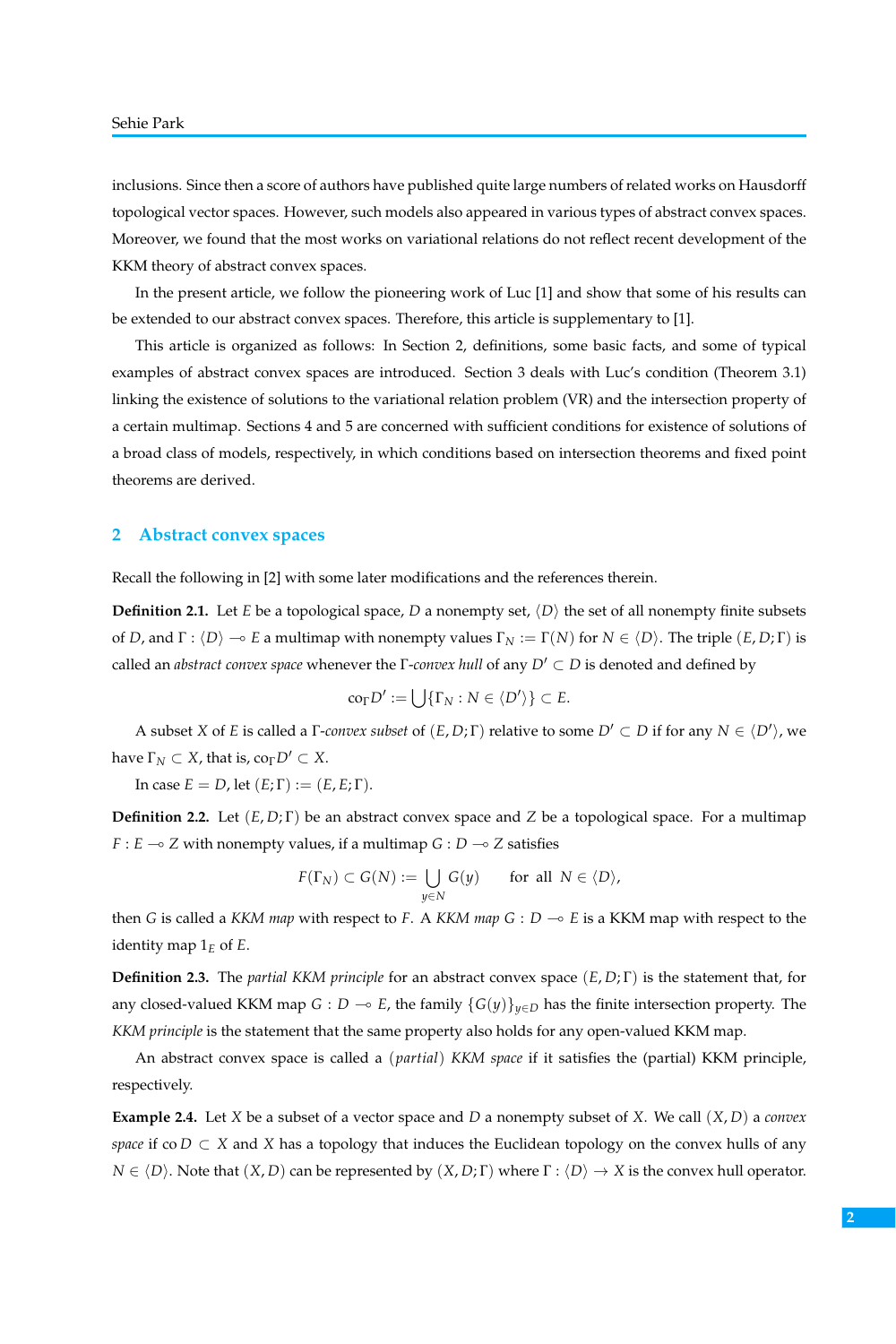If  $X = D$  is convex, then  $X = (X, X)$  becomes a convex space in the sense of Lassonde.

**Example 2.5.** A triple (*X*, *D*; Γ) is called an H-*space* if *X* is a topological space, *D* a nonempty subset of *X*, and  $\Gamma = \{\Gamma_N\}$  a family of contractible (or, more generally,  $\omega$ -connected) subsets of *X* indexed by  $N \in \langle D \rangle$ such that  $\Gamma_M \subset \Gamma_N$  whenever  $M \subset N \in \langle D \rangle$ .

If *D* = *X*, we denote (*X*; Γ) instead of (*X*, *X*; Γ), which is called a *c*-space by Horvath or an H-space by Bardaro and Ceppitelli.

**Example 2.6.** A *generalized convex space* or a G-*convex space* (*X*, *D*; Γ) consists of a topological space *X*, a nonempty set *D*, and a map  $\Gamma : \langle D \rangle \to X$  such that for each  $N \in \langle D \rangle$  with the cardinality  $|N| = n + 1$ , there exists a continuous function  $\phi_N : \Delta_n \to \Gamma(N)$  such that  $J \in \langle N \rangle$  implies  $\phi_N(\Delta_J) \subset \Gamma(J)$ .

Here,  $\Delta_n = \text{co}\{e_i\}_{i=0}^n$  is the standard *n*-simplex, and  $\Delta_j$  the face of  $\Delta_n$  corresponding to  $J \in \langle A \rangle$ ; that is, if  $N = \{a_0, a_1, \dots, a_n\}$  and  $J = \{a_{i_0}, a_{i_1}, \dots, a_{i_k}\} \subset N$ , then  $\Delta_J = \text{co}\{e_{i_0}, e_{i_1}, \dots, e_{i_k}\}.$ 

There are a lot of examples of G-convex spaces.

**Example 2.7.** A *space having a family*  $\{\phi_A\}_{A \in \langle D \rangle}$  or simply a  $\phi_A$ -*space* 

$$
(X, D; {\phi_A}_{A \in \langle D \rangle})
$$
 or  $(X, D; \phi_A)$ 

consists of a topological space *X*, a nonempty set *D*, and a family of continuous functions  $\phi_A : \Delta_n \to X$ (that is, singular *n*-simplices) for  $A \in \langle D \rangle$  with the cardinality  $|A| = n + 1$ .

For a  $\phi_A$ -space  $(X, D; \{\phi_A\}_{A\in \langle D \rangle})$ , a subset  $C$  of  $X$  is said to be  $\phi_A$ *-convex* with respect to a subset  $D' \subset D$  if for each  $B \in \langle D' \rangle$ , we have  $\text{Im } \phi_B := \phi_B(\Delta_{|B|-1}) \subset C$ .

By putting  $\Gamma_A := \phi_A(\Delta_n)$ , any  $\phi_A$ -space becomes a KKM space.

Now the following diagram for triples (*E*, *D*; Γ) is well-known:

Simplex  $\Longrightarrow$  Convex subset of a t.v.s.  $\Longrightarrow$  Lassonde type convex space

=⇒ H-space =⇒ G-convex space =⇒ *φA*-space =⇒ KKM space

=⇒ Partial KKM space =⇒ Abstract convex space.

#### **3 Variational relation problem**

According to Luc [1], we assume: *A*, *B*, and *Y* are nonempty sets,  $S_1$  :  $A \rightarrow A$ ,  $S_2$  :  $A \rightarrow B$  and *T* : *A* × *B* → *Y* are multimaps with nonempty values. Let *R*(*a*, *b*, *y*) be a relation linking *a* ∈ *A*, *b* ∈ *B* and  $y \in Y$ . We consider the following problem, denoted **(VR)**:

Find  $\bar{a} \in A$  such that:

- (1)  $\bar{a}$  is a fixed point of *S*<sub>1</sub>, that is  $\bar{a} \in S_1(\bar{a})$ ;
- (2)  $R(\bar{a}, b, y)$  holds for every  $b \in S_2(\bar{a})$  and  $y \in T(\bar{a}, b)$ .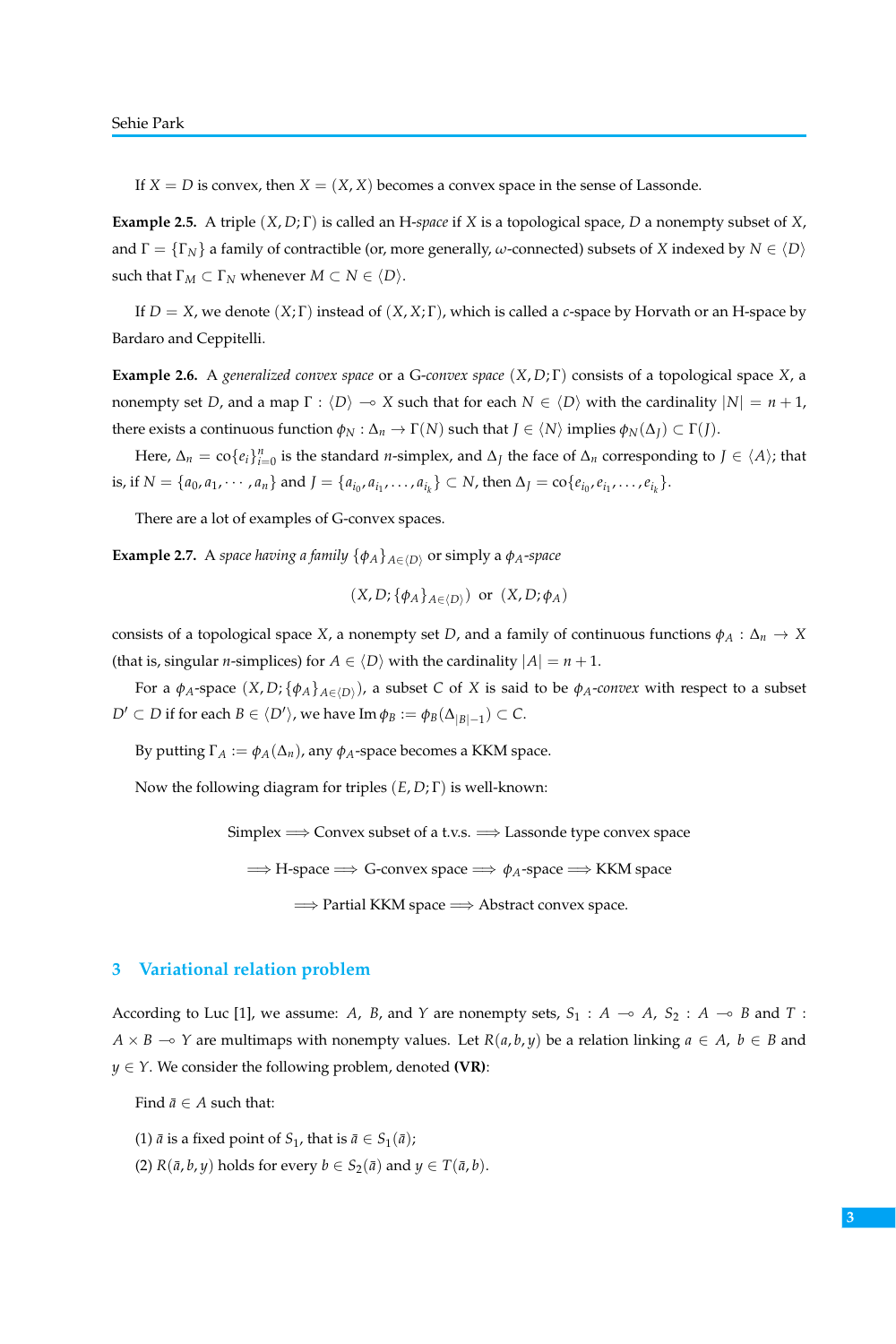This problem is called a *variational relation problem* in which the multimaps  $S_1$ ,  $S_2$ , *T* are constraints and *R* is a variational relation. The relation *R* is often determined by equalities and inequalities of real functions or by inclusions and intersections of set-valued maps. Typical instances of variational relation problems are the following as shown by Luc [1]:

- (i) Optimization Problem
- (ii) Equilibrium Problem
- (iii) Variational Inclusion Problem
- (iv) Differential Inclusion

To study the variational relation problem (VR), Luc [1] defined a multimap  $P : B \rightarrow A$  by

*P*(*b*) = [*A* \ *S*<sub>2</sub><sup>-</sup></sup>(*b*)]∪{*a* ∈ *A* : *a* ∈ *S*<sub>1</sub>(*a*), *R*(*a*, *b*, *y*) holds ∀*y* ∈ *T*(*a*, *b*)}.

The following main theorem of [1] expresses the existence of solutions of (VR) by an intersection relation:

**Theorem 3.1.** ([1]) *A point*  $\bar{a} \in A$  *is a solution of the variational relation problem* (VR) *if and only if it belongs to the set*  $\bigcap_{b \in B} P(b)$ *.* 

The following corollary is useful in establishing sufficient conditions for the existence of solutions via fixed point theorems.

**Corollary 3.2.** ([1]) *A point*  $\bar{a}$  ∈ *A is a solution of* (VR) *if and only if the set*  $B \setminus P^-(\bar{a})$  *is empty. In particular, if A* = *B, then* (VR) *has a solution under the following conditions:*

(i) *The map a*  $\mapsto$  *A*  $\setminus$  *P*<sup> $-$ </sup>(*a*), *a*  $\in$  *A*, *has a fixed point whenever it has nonempty values.* 

(ii) *For each*  $a \in A$ ,  $S_2(a) \subset S_1(a)$ .

(iii) *For each fixed point a of*  $S_1$ *, the relation*  $R(a, a, y)$  *holds for all*  $y \in T(a, a)$ *.* 

#### **4 Criteria Based on Intersections**

In this section, we derive two sufficient conditions for the existence of solutions of (VR) as in Section 3 of Luc [1]:

**Definition 4.1.** ([1]) We say that the problem (VR) is *finitely solvable* if, for every finite subset  $N \in \langle B \rangle$ , there is some  $a_0 \in A$  such that, for each  $b \in N$ , either  $b \notin S_2(a_0)$  or  $a_0 \in S_1(a_0)$  and  $R(a_0, b, y)$  holds for all  $y \in T(a_0, b)$ .

**Proposition 4.2.** ([1]) *Assume that A is a compact set. Then, the variational relation problem* (VR) *has a solution if and only if it is finitely solvable.*

From now on, we assume that  $A = B$ , a nonempty subset of a partial KKM space  $(X; \Gamma)$ , and that  $(Y; \Lambda)$ is another partial KKM space.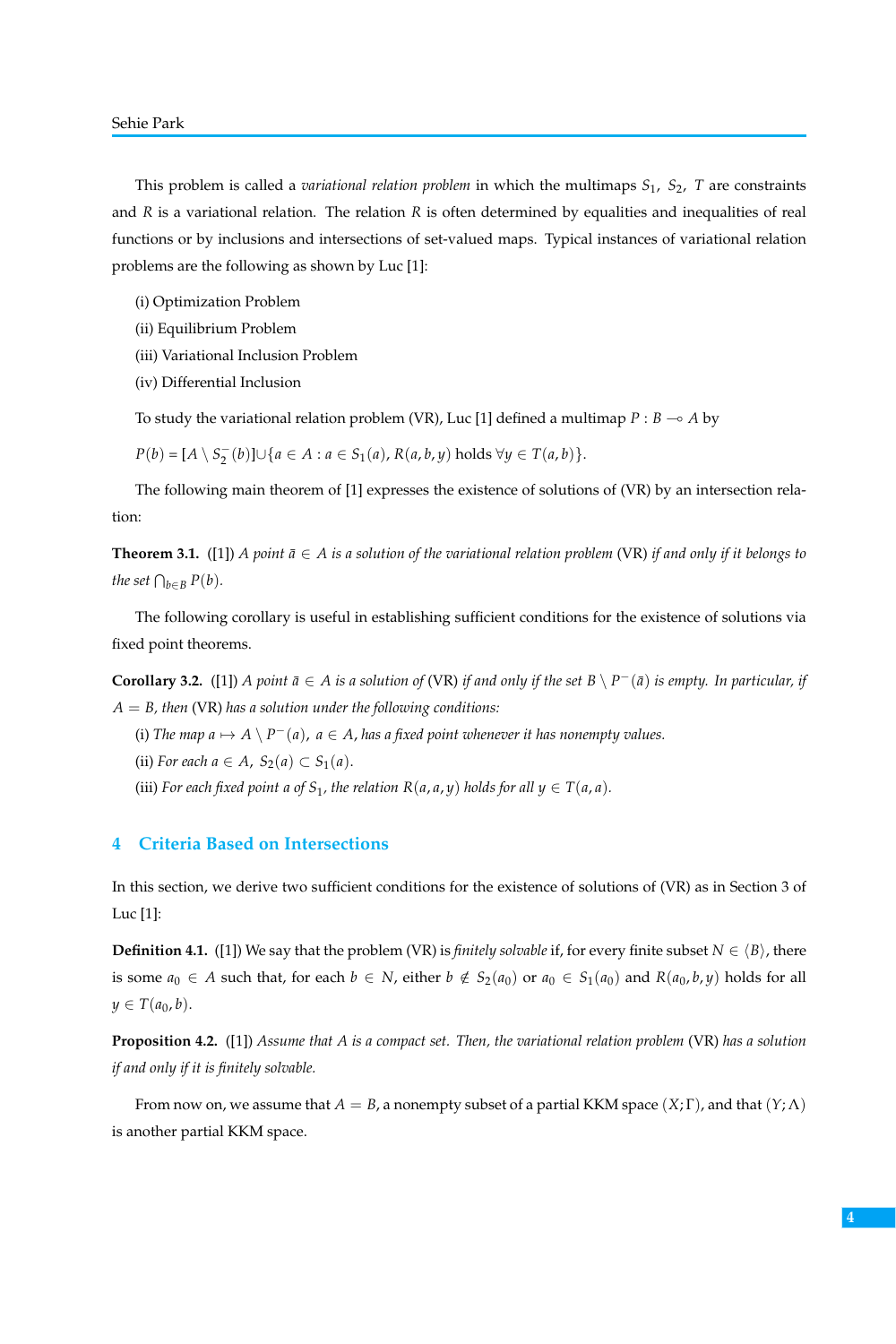**Definition 4.3.** ([1]) We say that the relation *R* is *T*-KKM (or KKM for short) if, for every finite subset  $N = \{a_1, \ldots, a_k\}$  of *A* and for every  $a \in \Gamma_N$ , one can find some index *i* such that  $R(a, a_i, y)$  holds for all  $y \in T(a, a_i)$ .

This definition is an adaptation of the KKM maps to variational relations. We recall that a multimap *G* : *A*  $\multimap$  *A* is said to be KKM if for every finite subset  $N = \{a_1, \ldots, a_k\}$  of *A*, we have  $\Gamma_N \subset G(N)$  =  $\bigcup_{i=1}^n G(a_i).$ 

The following intersection theorem of the KKM-Fan type for our abstract convex space theory will be needed: If *A* is a nonempty compact and Γ-convex subset of a partial KKM space and if *G* : *A*  $\rightarrow$  *A* is a KKM map with nonempty closed values, then  $\bigcap_{a \in A} G(a) \neq \emptyset$ .

**Theorem 4.4.** *The following conditions are sufficient for* (VR) *to have a solution:*

- (i) (*A*; Γ) *is a compact partial KKM space.*
- (ii) *The map P has closed values.*
- (iii) *For every a*  $\in$  *A*, the *Γ*-convex hull of  $S_2(a)$  is contained in  $S_1(a)$ .
- (iv) *The relation R is KKM.*

PROOF. Consider the map *P* on *A*. We start with proving that for each  $a \in A$ , the set  $P(a)$  is nonempty. Indeed, if not, say  $P(a_0)$  is empty for some  $a_0 \in A$ . By the definition of P, every  $S_2(a)$  contains  $a_0$ . In particular,  $a_0 \in S_2(a_0) \subset S_1(a_0)$ . Since *R* is KKM, we deduce  $a_0 \in P(a_0)$ , a contradiction. We show next that *P* is KKM. To this purpose, let  $N = \{a_1, \ldots, a_k\} \in \langle A \rangle$  and let  $a \in \Gamma_N$ . If *a* belongs to the set  $A \setminus S_2^-(a_i)$  for some *i*, then we are done because *a* belongs to  $P(a_i)$  as well. If not, in view of (iii), *a* belongs to the co<sub>Γ</sub>S<sub>2</sub>(*a*), and hence  $a \in S_1(a)$ . As *R* is KKM, there is some index *i* such that  $R(a, a_i, y)$  holds for all  $y \in T(a, a_i)$ . This implies  $a \in P(a_i)$ , and P is KKM. It remains to apply our KKM-Fan theorem and Theorem 3.1 to conclude.  $\square$ 

When *A* is a nonempty convex compact subset of a (not necessarily Hausdorff) topological vector spaces, Theorem 4.4 reduces to Luc [1, Theorem 3.1].

In order to develop sufficient conditions for (ii) and (iv), it is recalled some definitions of continuity of multimaps. Let *G* be a multimap between two topological spaces *X* and *Z*. It is *closed* (resp. *open*) if its graph is a closed (resp. open) set in  $X \times Z$ ; it is *upper semicontinuous* if for  $x \in X$  and an open set *V* ⊂ *Z* containing *G*(*x*), there is some open neighborhood *U* ⊂ *X* of *x* such that *G*(*U*) ⊂ *V*; and it is *lower semicontinuous* if for  $x \in X$  and an open set  $V \subset Z$  with  $V \cap G(x) \neq \emptyset$ , there is some open neighborhood *U* ⊂ *X* of *x* such that  $G(x')$  ∩  $V \neq \emptyset$  when  $x' \in U$ .

**Definition 4.5.** Let  $b \in A$  be given. We say that the relation  $R(., b, .)$  is *closed* in the first and the third variables if, for every net  $\{(a_\alpha, y_\alpha)\}$  converging to some  $(a, y)$ , and if  $R(a_\alpha, b, y_\alpha)$  holds for all  $\alpha$ , the relation  $R(a, b, y)$  holds too.

We set

$$
Z := \{ a \in A : a \in S_1(a) \},\
$$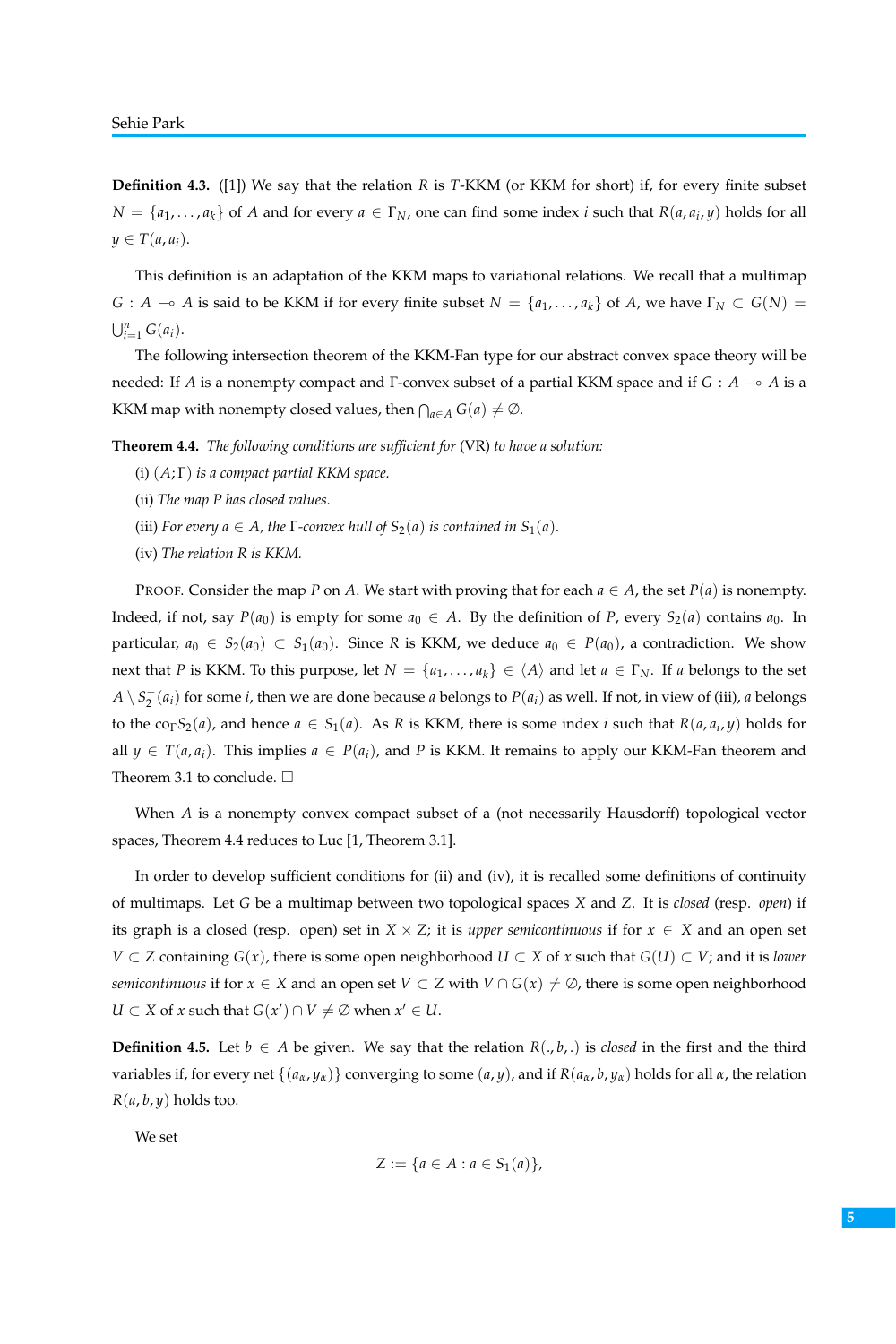*P*<sub>*R*</sub>(*b*) := {*x* ∈ *A* : *R*(*x*, *b*, *y*) holds for all *y* ∈ *T*(*x*, *b*)}.

It is clear that  $P(b)$  is the union of the sets  $A \setminus S_2^{-1}(b)$  and  $Z \cap P_R(b)$ . Therefore,  $P(b)$  is closed if these two latter sets are closed. Moreover, the set *Z* of all fixed points of *S*<sup>1</sup> on *A* is closed if the map *S*<sup>1</sup> is closed. The converse is evidently not always true.

**Lemma 4.6.** ([1]) *Let b*  $\in$  *A. Assume that:* 

(i) *The set A and the set Z of all fixed points of S*<sup>1</sup> *are closed.*

(ii) *The inverse value*  $S_2^-(b)$  *is open in A.* 

(iii) *T*(., *b*) *is lower semicontinuous in the first variable.*

(iv) *R*(., *b*, .) *is closed in the first and the third variables.*

*Then, the set P*(*b*) *is closed.*

**Corollary 4.7.** *The following conditions are sufficient for* (VR) *to have a solution:*

(i) (*A*; Γ) *is a compact partial KKM space.*

(ii) *The set of all fixed points of S*<sup>1</sup> *is closed.*

- (iii) *The map*  $S_2$  *has open inverse values and, for every*  $b \in A$ *, the*  $\Gamma$ *-convex hull of*  $S_2(b)$  *is contained in*  $S_1(b)$ *.*
- (iv) *For every given*  $b \in A$  *fixed,*  $T(., b)$  *is lower semicontinuous in the first variable.*
- (v) The relation R is KKM and, for every given  $b \in A$ ,  $R(., b, .)$  is closed in the first and the third variables.

PROOF. Apply Lemma 4.6 and Theorem 4.1.  $\Box$ 

When *A* is a nonempty convex compact subset of a (not necessarily Hausdorff) topological vector spaces, Corollary 4.7 reduces to Luc [1, Corollary 3.1].

The concept of KKM relations can be found in the majority of papers on variational inequalities in one or another form. Luc [1] mentioned some of them as follows:

- (i) Diagonally Quasiconvex Maps.
- (ii) Properly Quasimonotone Maps.
- (iii) Quasiconvex Inclusions.

#### **5 Criteria Based on Fixed Points**

The criteria that we are going to establish in this section are based on Corollary 3.2, in which fixed point theorems are involved. As before, it is assumed that  $A = B$  is a nonempty subset of a partial KKM space  $(X; \Gamma)$  and that  $(Y; \Lambda)$  is another partial KKM space. Consider the map  $Q : A \rightarrow A$  defined by

 $Q(a) = \{x \in A : R(a, x, y) \text{ does not hold for some } y \in T(a, x)\}.$ 

It can be seen that

$$
A \setminus P^-(a) = \begin{cases} S_2(a), & \text{if } a \notin S_1(a); \\ S_2(a) \cap Q(a), & \text{else.} \end{cases}
$$

The next result gives a relationship between *R*, *P<sup>R</sup>* and *Q*.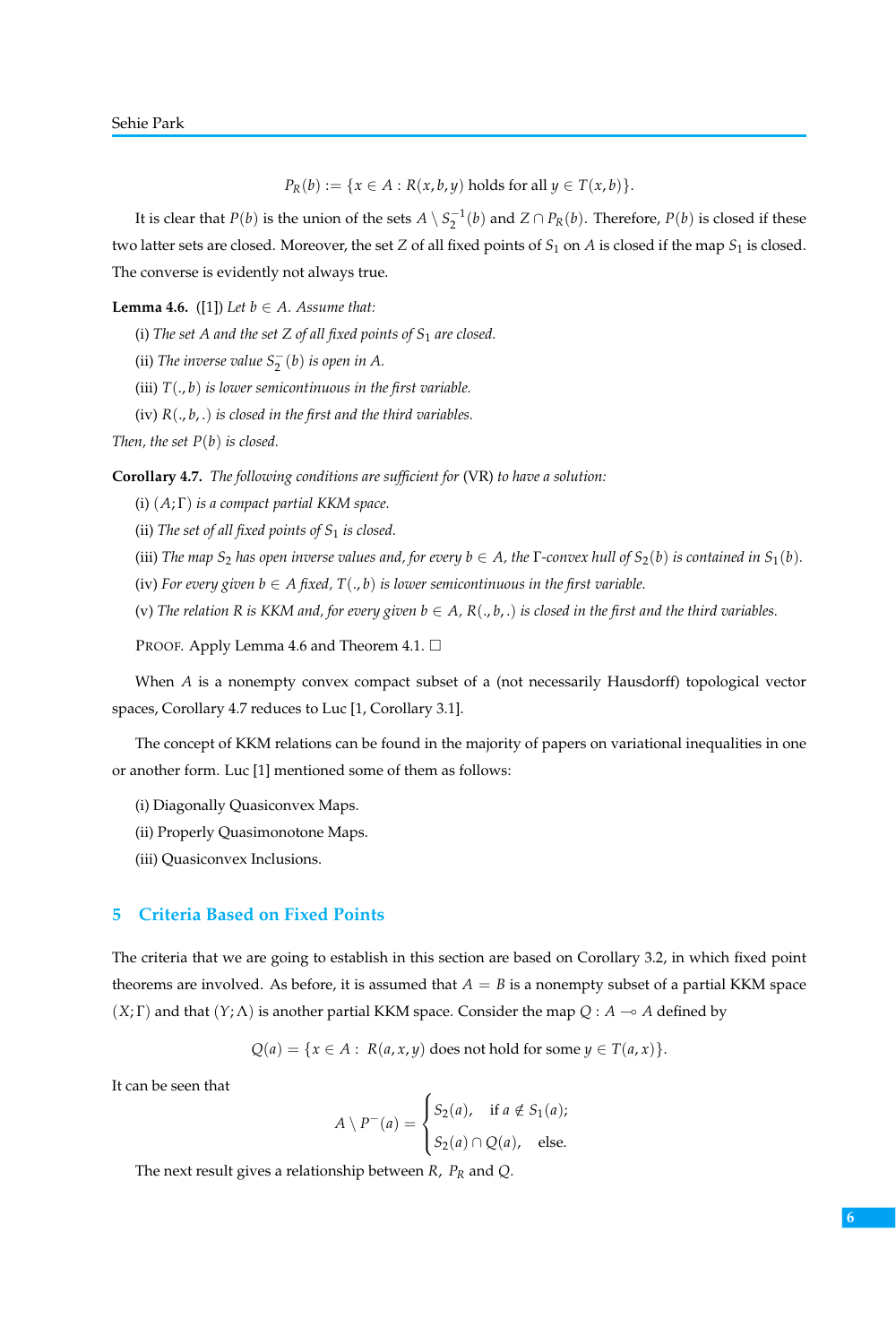**Lemma 5.1.** *The following assertions hold:*

(i) For  $a \in A$ , the relation  $R(a, a, y)$  holds for all  $y \in T(a, a)$  if and only if a is not a fixed point of Q. In *particular, if R is KKM, then Q has no fixed points.*

(ii) *If*  $Q(a)$  *is*  $\Gamma$ *-convex for all*  $a \in A$  *and if*  $Q$  *does not have fixed points, then*  $R$  *is*  $KKM$ .

(iii) *For*  $a \in A$ *, one has*  $A \setminus Q^-(a) = P_R(a)$ *.* 

*Consequently, the map Q has open inverse values if and only if the map P<sup>R</sup> has closed values.*

PROOF. The first assertion is clear. For the second assertion, suppose to the contrary that *R* is not KKM. Then, there exist  $N = \{a_1, \ldots, a_k\} \in \langle A \rangle$  and  $a \in \Gamma_N$  such that, for each *i*,  $R(a, a_i, y_i)$  does not hold for some  $y_i \in T(a, a_i)$ . In other words, all  $a_i$ 's belong to  $Q(a)$ . Under the convexity hypothesis, *a* is a fixed point of  $Q$ , a contradiction. In the last assertion, the equality is obtained by direct calculation.  $\Box$ 

When *A* is a nonempty convex compact subset of *X*, and *X* and *Y* are (not necessarily Hausdorff) topological vector spaces, Lemma 5.1 reduces to Luc [1, Lemma 3.1].

The next result is a consequence of Theorem 4.4 and Lemma 5.1, but we shall give another proof based on the Fan-Browder fixed point theorem in our abstract convex space theory, which states that, if (*A*; Γ) is a compact partial KKM space and if  $G : A \to A$  is a multimap with  $A = \bigcup_{a \in A} intG^-(a)$ , then there is some  $a \in A$  belonging to the  $\Gamma$ -convex hull of  $G(a)$ .

**Theorem 5.2.** *The problem* (VR) *has a solution if the following conditions hold:*

- (i) (*A*; Γ) *is a compact partial KKM space.*
- (ii) *The set of all fixed points of S*<sup>1</sup> *on A is closed.*
- (iii) *The map*  $S_2$  *has*  $\Gamma$ *-convex values and open inverse values, and*  $S_2(a) \subset S_1(a)$  *for every*  $a \in A$ .
- (iv) *The map Q has* Γ*-convex values, open inverse values and no fixed points.*

PROOF. We recall that *Z* denotes the set of all fixed points of  $S_1$  on *A*. Consider the multimap  $A \setminus P^-$  on *A*. If, for some point  $a \in A$ , the set  $A \setminus P^-(a)$  is empty, then *a* is a solution of (VR) (Corollary 3.2). Assume that this map has nonempty values. It follows that  $A = \bigcup_{a \in A} (A \setminus P^-)^-(a)$ . Moreover, one has

$$
[A \setminus P^-]^- (a) = \{x \in A \setminus E : a \in S_2(x)\} \cup \{x \in E : a \in S_2(x) \cap Q(x)\}
$$
  
= \{(A \setminus Z) \cup Q^-(a)\} \cap S\_2^-(a).

By the hypotheses (ii)-(iv), this set is open in *A*. Hence,  $A = \bigcup_{a \in A} \text{int}(A \setminus P^-)^-(a)$ . Apply the Fan-Browder theorem to find a fixed point  $\bar{a} \in A$  of  $A \setminus P^-$ . In particular, this point belongs to  $S_2(\bar{a})$ , hence to *Z* as well. By this,  $\bar{a} \in Q(\bar{a})$ , which contradicts (iv). The proof is complete.  $\Box$ 

When *A* is a nonempty convex compact subset of a (not necessarily Hausdorff) topological vector space, Theorem 5.2 reduces to Luc [1, Theorem 4.1].

In this paper, all proofs are imitations of corresponding ones of Luc, and some of other results of him not mentioned here also can be extended to abstract convex spaces.